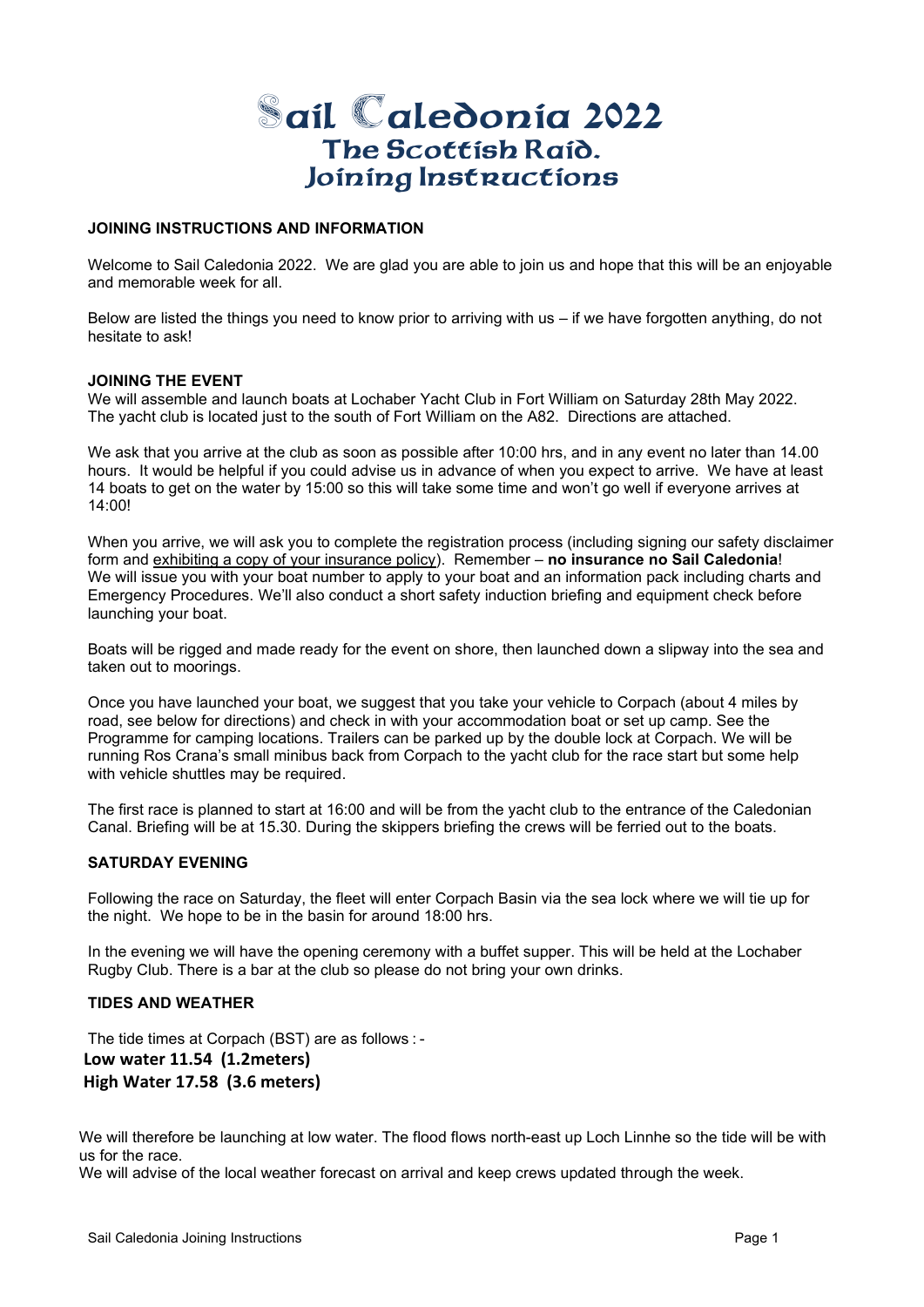# **SAFETY**

# **General**

Safety is our highest priority with this event and to try to ensure risks are managed effectively, we have developed a detailed Health & Safety Plan. This includes emergency procedures and measures necessary for the mitigation of identified risks. You will be provided with a copy of the Emergency Procedures at Registration, copies of the full Health and Safety Plan are available on request.

We ask for all participants to co-operate fully in making this a safe event and take full account of all safety information provided. Finally, we remind everyone that they take part entirely at their own risk.

# **Risk Summary**

The main risks associated with taking part in the event that we have identified are as follows:

- Falling in locks the locks can be turbulent and water temperature are very low. Recovery of a manoverboard can be difficult, especially in a crowded situation.
- Crushing between boats/locks/jetties a common source of injuries. Keep limbs and bodies out of danger!
- Hypothermia & sun-stroke prolonged sailing in cold or bright conditions can result in over-exposure to the elements. Ensure that all crew are adequately equipped and take sensible precautions.
- Prolonged immersion water temperatures in the lochs is still very low in May/June and survival periods are short. Avoidance of immersion is a priority and suitable clothing essential.
- Delay in recovery of serious injury crews should consider how to deal with a serious injury aboard (e.g. head injury or serious cut), bearing in mind the likely delay in recovery of a casualty.
- Difficulty of landfall (Loch Ness) Large sections of the banks of Loch Ness are very steep and
- landfall may be impossible for several miles. This can exacerbate other difficulties in the event
- of injury to a crew-member, swamping or capsize.
- Collision with other craft both on the canal reaches and when racing on the lochs. Be aware that there are numerous motor cruisers whose skippers may have little or no boating experience or knowledge of the 'rules of the road'.
- Alcohol/drug abuse sadly many drowning at sea and on the canal can be attributed to alcohol or drug abuse.
- Fire on board may not be relevant to most boats but take care if appropriate.
- Capsize and/or swamping should be regarded as 'not an option' unless you are well drilled in capsize drill, confident of recovery and suitably equipped.
- Accidents associated with boat launching (slippery surfaces, heavy lifts, crushing, unexpected vehicle/trailer movements, etc.) – please proceed sensibly and carefully.
- Trailer/parking problem induced road traffic accident the section of road outside LYC is busy, please take care and avoid parking on the main road.
- Weil's disease. In the UK there are very rare cases of people becoming infected following immersion in water. It is extremely unlikely in the waters of the Great Glen but it would be wise to cover any cuts with a waterproof plaster. Anyone suffering symptoms similar to flue following the event should inform their doctor that they have taken part in watersports.
- Lyme's disease. This can be contracted from ticks which live in undergrowth and can attach themselves to people. It is not uncommon to get a tick if you camp or hillwalk in the Highlands. However it is rare for a tick carry the disease and even less likely for it to transfer the disease to humans. The best guard against ticks is to wear long boots in tall grass or tuck trousers into socks. Have a good look for them when settling into the tent at night and if one is found have it removed as soon as possible using a special tick remover. These are carried on board 'Ros Crana; just ask one of the crew for help if required. Anyone suffering symptoms similar to flue following the event should inform their doctor if they have had a tick. This is then treated easily if caught at an early stage.
- Cyanobacteria. Blue-Green Algae blooms are occasionally found on the waters of the Great Glen. Participants should avoid ingesting the canal and loch waters.

We ask that all skippers and crew take note of the identified risks (and any others they foresee) and devise suitable strategies for minimising the risks during their participation in the event.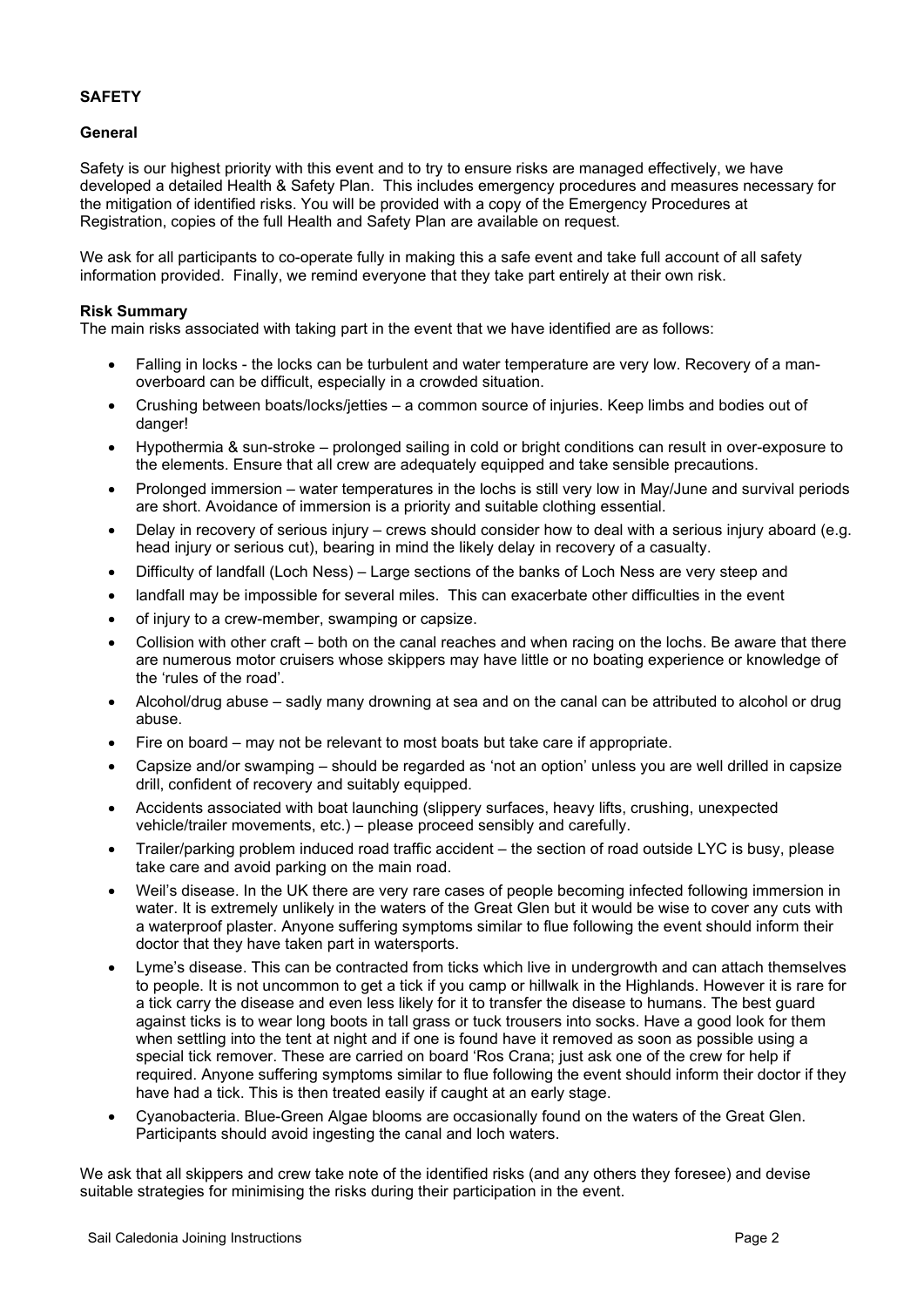# **Emergency Procedures**

All participants will be briefed on the emergency procedures during the registration process. Printed and laminated versions of the procedures will be issued as well as posted in the Race Office (motor cruiser 'Lochnagar') and aboard the accommodation vessels.

# **Communications**

We will tell you about additional safety information at the scheduled briefings or at special briefings as required. A special briefing will be signalled by five or more short blasts on a fog-horn at the required location.

Participants can contact the event management team by mobile telephone on: 07721 407919 or by VHF radio on channel 69. Otherwise, please approach any member of the management team with comments or questions.

A full contact list is attached to these instructions and this includes contact numbers for the coastguard and other services.

# **Equipment**

We strongly recommend that all vessels carry equipment as listed on Appendix B of the Sailing Instructions. Most of this list is mandatory and we reserve the right to refuse a vessel to participate in the event that this equipment is not available.

If you require any specific items of equipment they may be purchased from the Inverness chandlers Caley Marina if arranged in advance. As a member of the Great Glen Boating Club you are entitled to a 10% discount on shop or mail order sales. If you order well in advance they will quote you for the items and we will get them to Lochaber Yacht Club for you at the start of the event Please e-mail info@caleymarina.com. We will have a small selection of useful chandlery items for sale anyway but these will be available on a first come first served basis.

Please note that maps or charts suitable for navigating and racing are provided at registration as well as the Scottish Canals publication 'Skippers Guide to the Caledonian Canal'.

# **Crew Training**

We strongly recommend that each crew member is familiar with the boat being sailed (applies to core-crew for larger boats) and that appropriate safety drills such as man-overboard recovery and capsize have been practiced.

Crews should also be familiar with the basic seamanship techniques necessary for the passage of locks, including heaving lines, securing the vessel & making fast, shipping/unshipping oars safely, etc. Efficiency avoids accidents and the wrath of lock-keepers!

For those skippers and crews that have not had the chance to practice capsize and to see how their boat handles being swamped we will be offering the opportunity at Laggan! This is an optional activity but we want as many of you as possible to take part, particularly if you haven't swamped your boat before. Please bring wetsuits if you have your own, otherwise we will organise the loan of wetsuits for the occasion from Ros Crana.

# **SAILING INSTRUCTIONS**

Detailed sailing instructions have been provided as well as these Joining Instructions. For those not familiar with racing rules, they have been summarised in Appendix A, but the basic rules of the road will keep you right (starboard tack has priority, windward boat keeps clear and overtaking boat keeps clear. Keep to starboard on canal reaches and pass port-to port). The starting procedure for races is noted in the Sailing Instructions.

Please note the rules regarding notification of crew numbers and the safety equipment list and make sure you bring everything!

# **Races, sailing & rowing**

Please refer to the Sailing Instructions for details of the racing.

Participants intending to enter in the Loch Ness Challenge or the Highlander Trophy should notify the organisers as soon as possible, to be confirmed at Registration. Please refer to the sailing instructions for details of these trophies.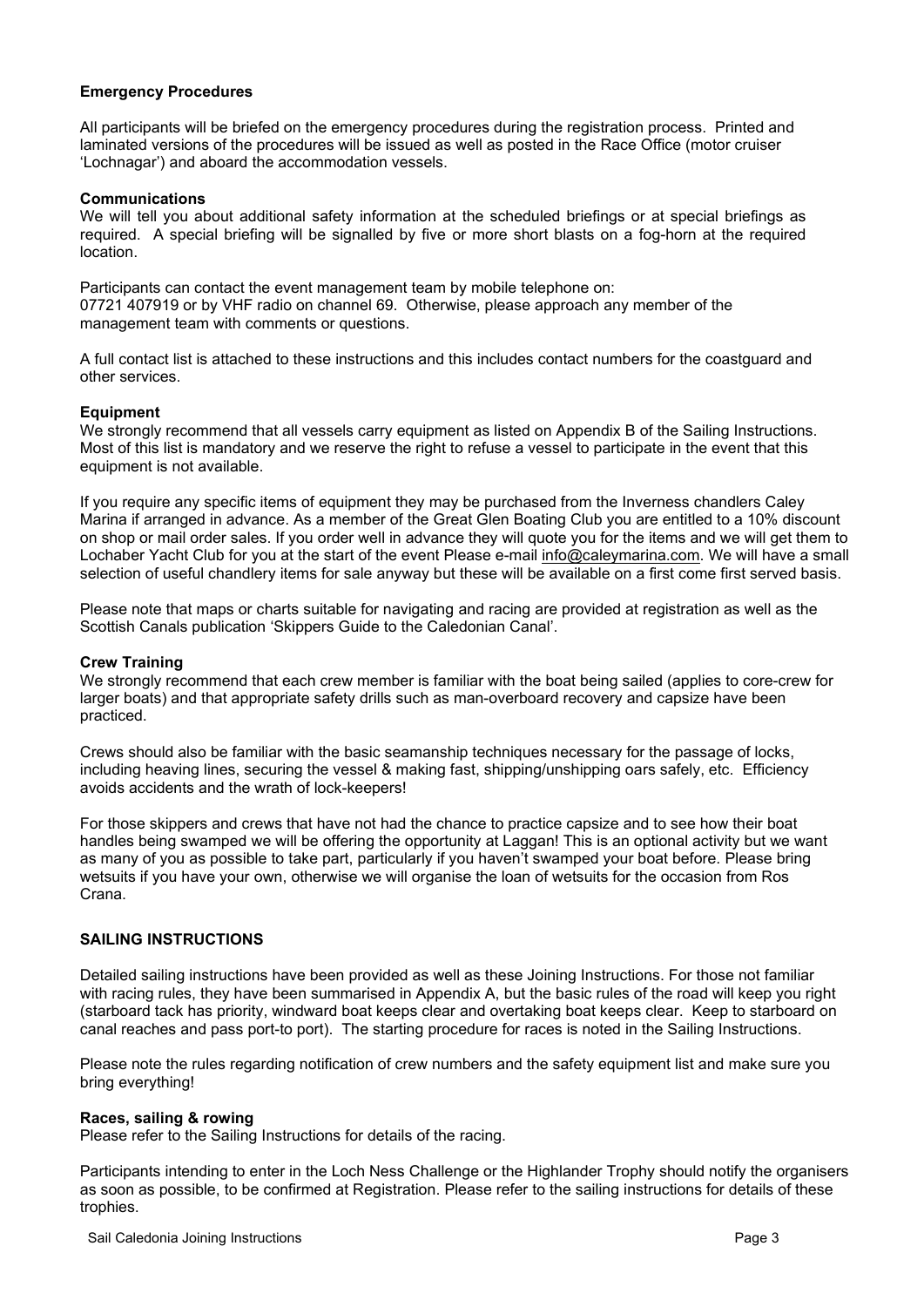We are still finalising the racing classes, whether to run a 'development' class 4 and whether to amend the rules for this class to allow equipment not normally accepted. This refers to the following paragraph of the Sailing Instructions:

**"Boats are permitted only to use their normal cruising or working sails. Specialised racing sails, including spinnakers and other similar sails are not permitted. Trapezes, outriggers and sliding seats are also not permitted."**

Please let us know if you would be interested in racing in a class which allows for this equipment.

# **DAILY PROGRAMME**

The daily programme will generally be:

- From 07.30 breakfast;
- 08:45 Skippers briefing
- 09:00 Boats on water for 09:30 / 10:00 start.
- **Lunch times and places will vary each day and will be notified at the morning skippers briefing.**
- 17:00 We intend to finish formal racing by 17:00 whenever possible
- 18:00 Event management meeting;
- 19:00 Briefing for all skippers and crew results declared, safety issues covered, programme for following day previewed.
- 19:30 Supper

# **PROGRAMME**

The programme is as follows:

| Day                              | Period                             | <b>Racing (see Sailing</b><br>Instructions for details)                      | Logistics, other boat movements, social, etc                                                                                                                                                                                                                          |
|----------------------------------|------------------------------------|------------------------------------------------------------------------------|-----------------------------------------------------------------------------------------------------------------------------------------------------------------------------------------------------------------------------------------------------------------------|
|                                  | Morning                            |                                                                              | 10:00 - Registrations, safety checks and launching at<br>Lochaber Yacht Club.<br>Lunch available at their 'galley' prices.                                                                                                                                            |
| <b>Sat</b><br>28th<br><b>May</b> | Afternoon                          | 16:00 hrs approx. Opening<br>race, Loch Linnhe, with<br>Lochaber Yacht Club. | From 13:00, Check in to accommodation boats,<br>pitch tents etc. Cars & trailers to be taken to<br>Corpach<br>From 14:00. Ros Crana shuttle bus available to<br>return drivers to Yacht Club.<br>Race finishes at Corpach Basin to Lock in at<br>approximately 17:00. |
|                                  | Evening                            |                                                                              | 19:30 Opening Ceremony with Buffet Supper<br>provided. There is a bar at the Rugby Club.<br>Please use your own cars or taxis (see joining<br>information for taxi phone number).                                                                                     |
|                                  | Overnight<br>berthing &<br>camping |                                                                              | Corpach Basin<br>Camping on the seaward side of Corpach<br>Basin (BW toilet/shower at the sea lock)                                                                                                                                                                   |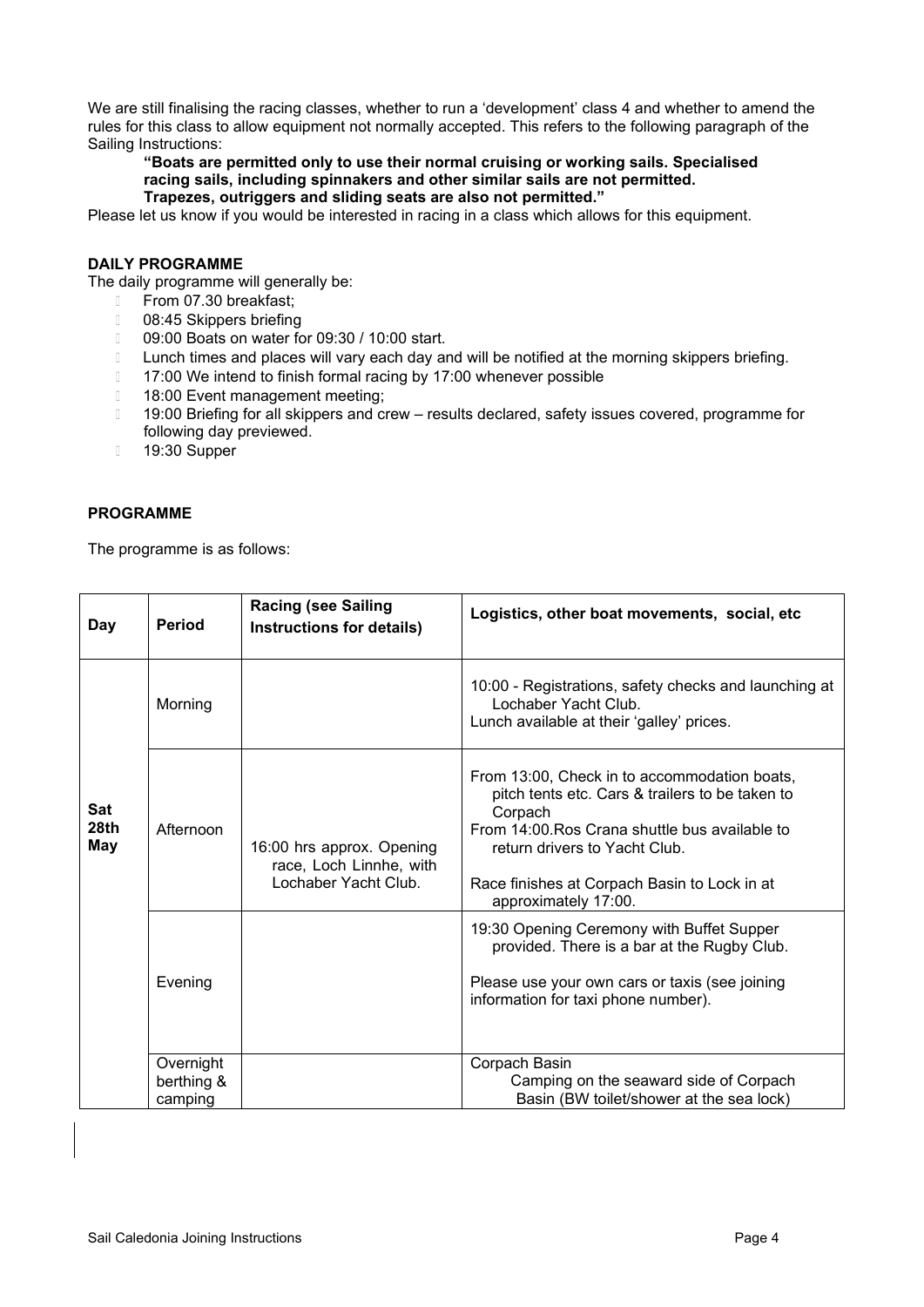| Day                              | <b>Period</b>                      | <b>Racing (see Sailing</b><br>Instructions for details)                                                                                   | Logistics, other boat movements, social, etc                                                                                                                                                                                                                                                                                                    |
|----------------------------------|------------------------------------|-------------------------------------------------------------------------------------------------------------------------------------------|-------------------------------------------------------------------------------------------------------------------------------------------------------------------------------------------------------------------------------------------------------------------------------------------------------------------------------------------------|
|                                  | Morning                            |                                                                                                                                           | 08:15 Support boats plus Highlander Trophy<br>participants up Corpach & Neptune's<br>Staircase. Tie up at top.<br>0845 Other participant boats Ascend Corpach Locks<br>09:15 Drivers depart with cars and trailers to meet at<br>Dochgarroch 11:00 for lift back to Banavie.<br>09:30 approx - fleet cruise Corpach Reach to<br>Neptune's & up. |
|                                  |                                    |                                                                                                                                           | 13:00 Lunch from Ros Crana in Neptune's Staircase<br>14:00 - Ros Crana passes fleet & on to Gairlochy Top                                                                                                                                                                                                                                       |
| <b>Sun</b><br>29th<br><b>May</b> | Afternoon                          | 14:15 Banavie to Gairlochy<br>Canal section. Rowing<br>Race.                                                                              | Lock through to Gairlochy Top                                                                                                                                                                                                                                                                                                                   |
|                                  | Evening                            |                                                                                                                                           | Hot supper at Gairlochy.                                                                                                                                                                                                                                                                                                                        |
|                                  | Overnight<br>berthing &<br>camping |                                                                                                                                           | Gairlochy Top pontoons<br>Camping to north of top lock, opposite side from<br>Scottish Canals toilet/shower.                                                                                                                                                                                                                                    |
|                                  | Morning                            | 0930 Loch Lochy Race,<br>Gairlochy to Laggan                                                                                              |                                                                                                                                                                                                                                                                                                                                                 |
| Mon<br>30th                      | Afternoon                          | "Round the Cans" sailing<br>and rowing race on the<br>Cean Loch                                                                           |                                                                                                                                                                                                                                                                                                                                                 |
| <b>May</b>                       | Evening                            |                                                                                                                                           | Hot supper at Laggan.<br>Floating Bar, the Eagle, is moored at the locks.                                                                                                                                                                                                                                                                       |
|                                  | Overnight<br>berthing &<br>camping |                                                                                                                                           | Berthing Laggan Locks. Camping close to the lock<br>and toilets/showers.                                                                                                                                                                                                                                                                        |
|                                  | Morning                            | 0930 Rally down<br>Laggan Avenue to<br>Loch Oich, followed<br>immediately by<br>Loch Oich race<br>finishing before<br>Aberchalder Bridge. | Lunch at Aberchalder or Cullochy as appropriate.<br>During lunch dress boats overall for Best Dressed<br>Boat Competition.                                                                                                                                                                                                                      |
| <b>Tues</b><br>31st<br>May       | Afternoon                          | Rowing pursuit race from<br>Kytra, finishing in Fort<br>Augustus.                                                                         | Rallying leg to Kytra.<br>Descend Fort Augustus locks. Best Dressed Boats will<br>be judged by the lock keepers.                                                                                                                                                                                                                                |
|                                  | Evening                            |                                                                                                                                           | Supper is not provided and we invite participants to<br>use the local bars and restaurants in Fort Augustus.<br>A list with contact numbers is provided to<br>participants. We will arrive at around 16:00 hours to<br>give time for booking tables etc whilst we descend<br>the locks.                                                         |
|                                  | Overnight<br>berthing &<br>camping |                                                                                                                                           | Berthing at Fort Augustus bottom Inveroich pier &<br>pontoons.<br>Camping at Cumberland's Camp Site.                                                                                                                                                                                                                                            |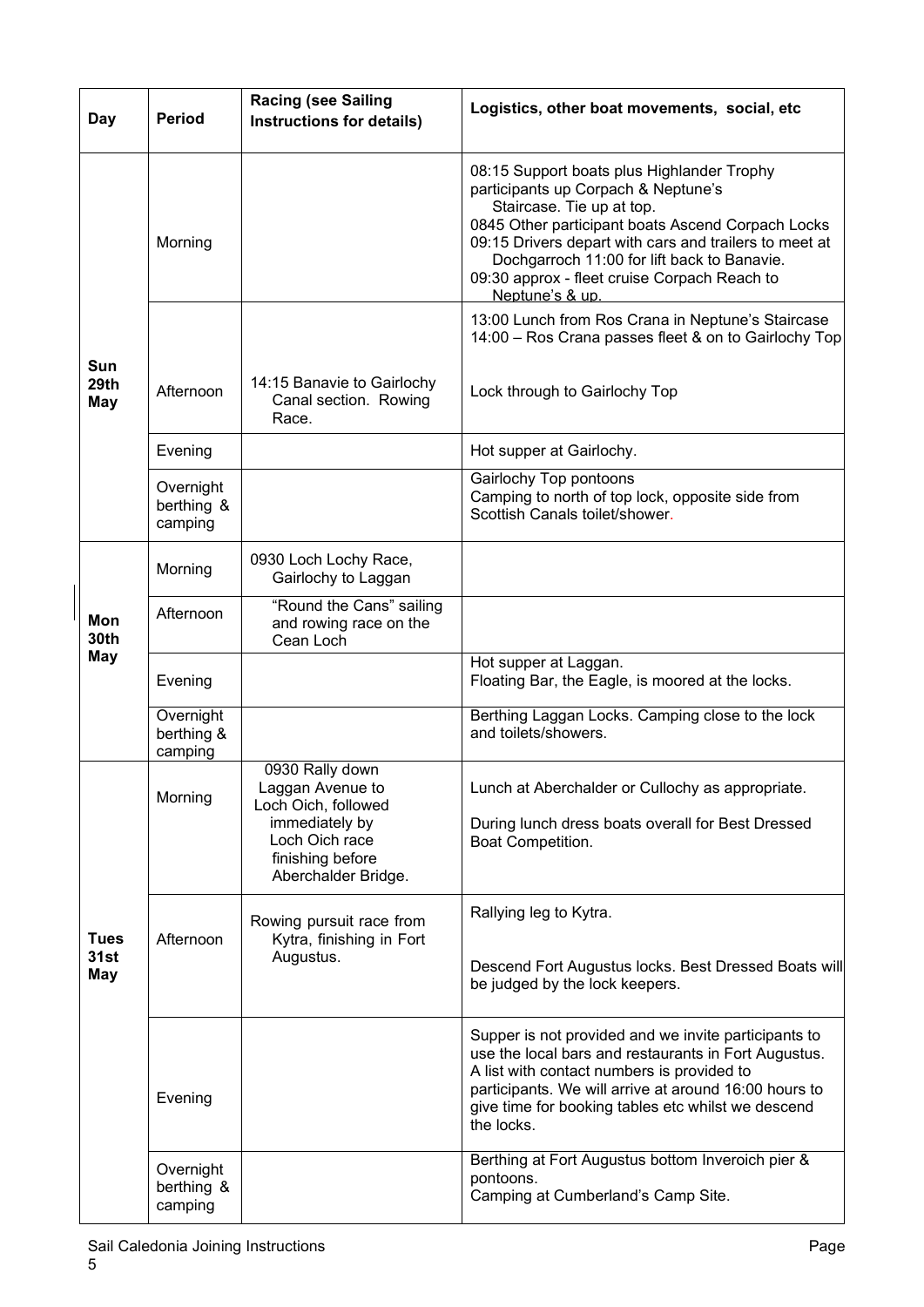| Day                                 | <b>Period</b>                      | <b>Racing (see Sailing</b><br>Instructions for details)                                                                                                           | Logistics, other boat movements, social, etc                                                                                                            |
|-------------------------------------|------------------------------------|-------------------------------------------------------------------------------------------------------------------------------------------------------------------|---------------------------------------------------------------------------------------------------------------------------------------------------------|
| <b>Weds</b><br>1 <sup>st</sup> June | Morning                            | Loch Ness Race 1.<br>2 Courses on Loch Ness,<br>Fort Augustus to Foyers.<br>'Loch Ness Challenge'<br>entrants via Lochend or<br>Dores 56km.<br>Others direct 17km |                                                                                                                                                         |
|                                     | Afternoon                          | Finish at Foyers                                                                                                                                                  |                                                                                                                                                         |
|                                     | Evening                            |                                                                                                                                                                   | Hot supper and overnight in Foyers.                                                                                                                     |
|                                     | Overnight<br>berthing &<br>camping |                                                                                                                                                                   | Berthing at Foyers Pier and/or Foyers shoreline or<br>river. Camping at Loch Ness Shores Campsite, a<br>short walk from the pier.                       |
|                                     | Morning                            | Loch Ness Race 2.<br>Foyers to Dochgarroch                                                                                                                        |                                                                                                                                                         |
| <b>Thurs</b>                        | Afternoon                          | Race finish at Aldourie or<br>Lochend                                                                                                                             | Boats gather in Loch Dochfour before proceeding<br>through to Dochgarroch.                                                                              |
| 2 <sub>nd</sub><br>June             | Evening                            |                                                                                                                                                                   | Great Glen Boating Club AGM. All invited to attend.<br>Followed by hot supper.                                                                          |
|                                     | Overnight<br>berthing &<br>camping |                                                                                                                                                                   | Berthing at Dochgarroch,<br>Camping on north and east side of canal lock,<br>between car park and boat park, using Scottish<br>Canals toilets.          |
| Fri                                 | Morning                            | Dochgarroch to Tomnahurich<br>Bridge, Canal section. Rally                                                                                                        | Taransays to be vacated by 07.00.<br>Drivers take & trailers from Dochgarroch to North<br>Kessock, then mini-bus back to meet the fleet at<br>Muirtown. |
| 3rd June                            | Afternoon                          | Beauly / Moray Firth Race<br>Finish at North Kessock.                                                                                                             | Late afternoon slipway recovery, North Kessock                                                                                                          |
|                                     | Evening                            |                                                                                                                                                                   | Supper and closing party in canal-side marquee<br>Prize-giving & ceilidh                                                                                |
|                                     | Overnight<br>berthing &<br>camping |                                                                                                                                                                   | Overnight at Dochgarroch again (see Thursday)                                                                                                           |
| <b>Sat</b><br>4 <sup>th</sup> June  | Morning                            |                                                                                                                                                                   | Departure Day. Ros Crana to be vacated by<br>09.00.                                                                                                     |

Please advise us as soon as possible if you have any special dietary requirements or medical conditions we should be aware of.

# **Logistics**

We will be moving all vehicles and trailers from Corpach to Dochgarroch on the Sunday whilst the fleet travels from Corpach to Banavie and ascends Neptune's Staircase. We then provide transport for your driver to return to Banavie in time for lunch and the afternoon rowing race. Each boat will be allocated only one place on the bus. Please let us know if this is not required so we can make the appropriate transport arrangements. If you have to drive and leave the boat in the hands of inexperienced crew we can help keep an eye on them. This is not a racing leg and many crews partner up to share a tow or swap crews to help each other. If you are single handing and entering the Highlander trophy we will try to come up with a plan to let you do this within the rules. Directions to Dochgarroch are attached.

The final shuttle to the finish point at North Kessock slipway will again be made while the fleet negotiates a staircase of locks. Drivers will take cars and trailers from Dochgarroch to North Kessock slipway (directions attached) while the fleet rally to the Muirtown flight. Drivers will be collected by our transport for the return journey to join the fleet at Muirtown.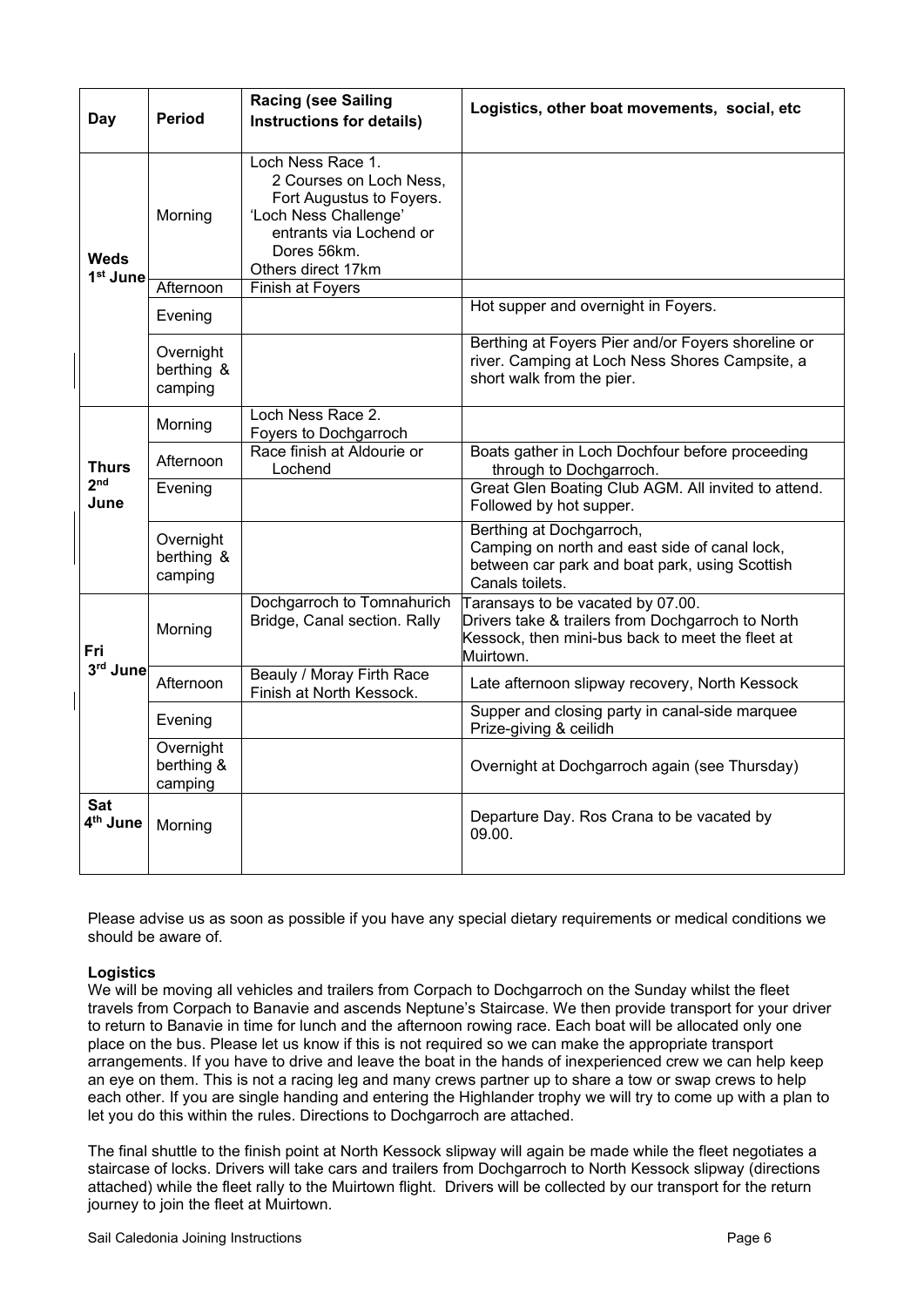# **ROS CRANA ACCOMMODATION**

Our lovely twin berth en-suite cabins with hot showers aboard Ros Crana are now all fully booked. This is the way to do the event in style and where the craic is best (and you'd have access to our drying room too!). Book early for the next event and we'll add more similar accommodation as best we can to meet demand.

# **Joining Ros Crana**

If you are booked on Ros Crana then your cabin will be ready for you any time after 1pm on Saturday in Corpach Basin.

# **CRUISER ACCOMMODATION**

We have booked two comfortable Caley Cruisers to supplement on-board accommodation this year. They will be moored in Gairlochy from late afternoon on Sunday.

Participants on the Taransays will spend their first night (Saturday) in the Travel Lodge Fort William. This has been booked and is included in the fee you paid.

Bedding and towels are included and the cabins are made up ready for you.

# **CAMPING ARRANGEMENTS**

We have arranged campsites for every stop-over and these are as close to the accommodation boats as possible. See the Programme (above) for campsite locations but details will be advised as we go along.

### **Toilets**

Scottish Canals toilet blocks with showers are available at Corpach (Saturday), Gairlochy (Sunday) Laggan (Monday) Fort Augustus (Tuesday) and Dochgarroch (Thursday and Friday).

At Foyers (Wednesday) there is a commercial serviced camp site.

Note that campers can use the heads (toilets) on Ros Crana but NOT the showers or drying room. These are for the use of the residents who have paid extra for such comfort & facilities, please respect this!

# **Transport of gear**

Part of the camping fee goes to provide a van and driver for the transport of your camping equipment and luggage between each stop-over. Please ensure that you load your own equipment into the van before you set off to sail for the day. The van will be locked or attended until you arrive back off the water.

Please do not ask the accommodation boats to transport or dry your clothing or equipment.

# **Fires**

Please do not light open camp-fires without specific permission from the event management.

# **Breakfast and packed lunches**

These are provided from 'Ros Crana and are available to campers by prior arrangement. Bookings for these have been organised already but if you require breakfast or lunch and you haven't booked, please let us know as soon as possible so we can buy enough supplie

# **AND FINALLY . . .**

Sail Caledonia is all about having fun and sharing the sport we love whilst in the spectacular scenery of the Scottish Highlands. We will have a range of participants from both the UK and abroad – each with something to bring to the event. We hope that this will be a welcoming and inclusive event, so please join in with this spirit, get to know everyone and above all enjoy yourselves.

 If there is anything at any time which could be improved or which is spoiling your enjoyment, please let us know.

The event team is looking forward to seeing you all on Saturday 23<sup>rd</sup> May, we're looking forward to a fun time with lots of great sailing and the usual conviviality!

# **Martin Balcombe Safety and General Manager February 2022**

Sail Caledonia Joining Instructions **Page 7** and the state of the state of the state Page 7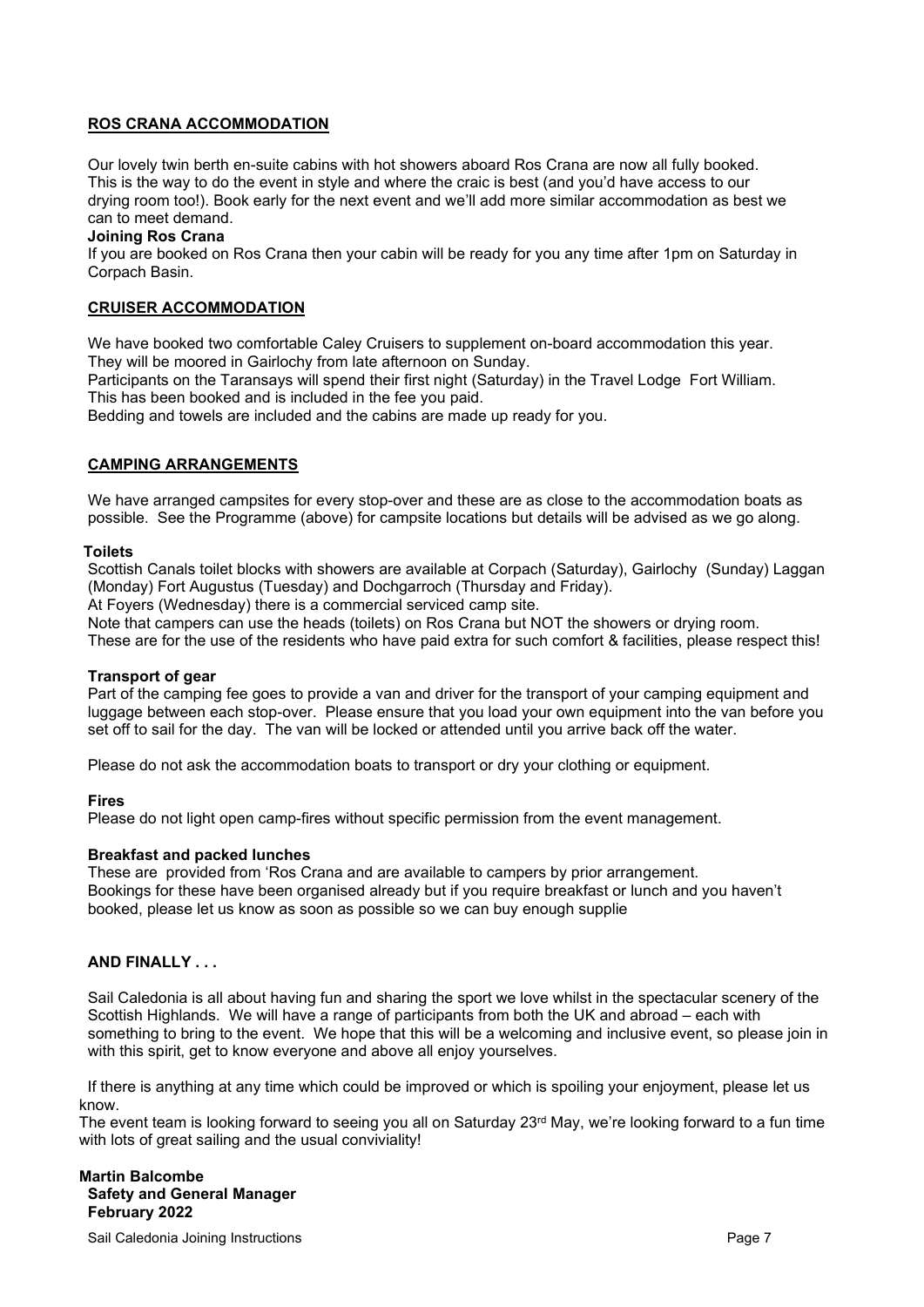# **CONTACT DETAILS**

# **Emergency Services including Coastguard 999**

| Non Emergency Coast Guard Details - Stornoway Coastguard                                                                                                                                                            | Aberdeen Coastguard                                                                                |                                                                                   | 01851 702013<br>01224 592 334 |
|---------------------------------------------------------------------------------------------------------------------------------------------------------------------------------------------------------------------|----------------------------------------------------------------------------------------------------|-----------------------------------------------------------------------------------|-------------------------------|
| VHF - Canal operating channel<br>VHF Sail Caledonia operating channel                                                                                                                                               | 74<br>69                                                                                           |                                                                                   |                               |
| Sail Caledonia Management                                                                                                                                                                                           | (Great Glen Boating Club Committee)                                                                |                                                                                   |                               |
| Martin Balcombe - Event & Safety Manager<br>John Macpherson - Race Officer<br>Ishbel Eunson - Secretary<br>Mike Tatham - Treasurer<br>Norna Hall - Logistics<br>Dave Roberts - Support Fleet Management & Logistics |                                                                                                    | 07721 407 919<br>07977 851 423<br>07756 664 810<br>07789 311 269<br>07584 430 225 |                               |
| Sail Caledonia Event Team<br>Jean Lonsdale - Driver & Camp manager<br>Ros Crana catering                                                                                                                            |                                                                                                    | 07970 155630                                                                      |                               |
| Sail Caledonia Support Vessels<br>"Lochnagar" John Macpherson<br>"Ros Crana" Dave Roberts<br>"Loch Ness" Nicky Gear & Adrian Farrow<br><b>Chris Smith</b><br>Monarch<br>Taransay                                    |                                                                                                    | 07977 851 423<br>07502 161 805<br>07847 630 464<br>07746 826 917                  |                               |
| <b>Scottish Canals</b>                                                                                                                                                                                              |                                                                                                    |                                                                                   |                               |
| <b>Inverness Office</b>                                                                                                                                                                                             | 01463 725 500                                                                                      |                                                                                   |                               |
| <b>Other Useful Numbers</b>                                                                                                                                                                                         |                                                                                                    |                                                                                   |                               |
| Ros Crana<br><b>Caley Cruisers</b><br>West Highland Sailing<br><b>Great Glen Travel</b><br>Fort William Taxis<br>Inverness Taxis                                                                                    | 07502 161 805<br>01463 236 328<br>01809 501 234<br>01809 501 222<br>01397 706 070<br>01463 222 222 |                                                                                   |                               |

# **Canal Locations:**

| Corpach Sea Lock | 01397 772 249 |
|------------------|---------------|
|                  |               |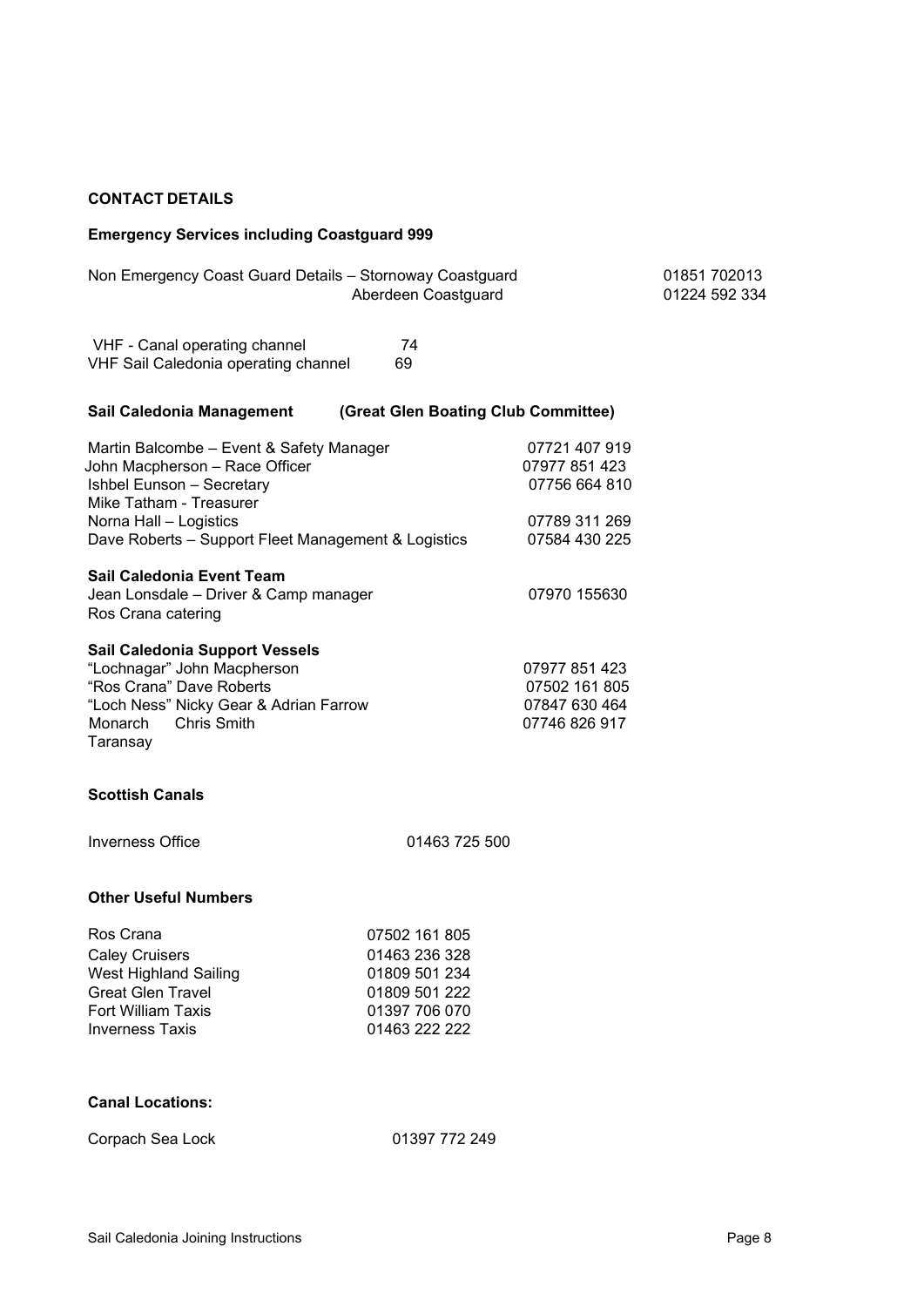# **FORT AUGUSTUS DINING OPTIONS.**

# **Tuesday 31st May**

Please remember that we are not feeding you on Tuesday evening! This gives you the opportunity to sample the local hostelries. Be aware that these places have limited spaces so it is wise to phone ahead.

| Canal side chip  | Chippy inc. haggis      | Closes 9pm       | Phone ahead       | 01320 366456 |
|------------------|-------------------------|------------------|-------------------|--------------|
| shop             | suppers                 |                  | large orders      |              |
| The Lock Inn     | Pub Food                | Last food orders | Phone to          | 01320 366302 |
|                  |                         | 9pm              | arrange           |              |
| The Bothy        | <b>Traditional food</b> | Last food orders | Phone to          | 01320 366710 |
|                  |                         | 9pm              | arrange           |              |
| The Poachers     | Pub food                |                  | Nip in to arrange | 01320 366719 |
|                  | (Richmond House)        |                  |                   |              |
| Caledonian Hotel | 3 course meal / a       | Sit down meal at | Phone to          | 01320 366256 |
|                  | la carte                | 7pm              | arrange           |              |
| The Lovat arms   | 3 course meal / a       |                  | Phone to          | 01456490000  |
|                  | la carte                |                  | arrange           |              |
| The Boat house   | Dining with views       |                  | Nip in to arrange |              |
|                  | over loch ness          |                  |                   |              |
| The Moorings     | Café style              | Last food orders | Phone to          | 01320 366484 |
|                  | restaurant              | 8.30pm           | arrange           |              |
|                  |                         |                  |                   |              |

All these places except the chip shop sell alcohol, the barge bar will be closing at 6.45pm on this night as the crew need to head into town and get fed too.

Hope you enjoy wherever you choose to dine, we have a few of the place's menus to view on Ros Crana if that helps you decide.

# **DIRECTIONS TO LOCHABER YACHT CLUB**

# **General**

Lochaber Yacht Club is located on the south-east shore of Loch Linnhe just south of the town of Fort William. The grid reference is NN 094 732 (OS sheet 41) or  $56^{\circ}48.7^{\prime}N,5^{\circ}07.4^{\prime}W$ .

The club is the only building between the A82 main road and the loch and is located approximately 500m south-west of the roundabout at the southern end of the dual-carriageway section of the Fort William bypass.

# **By road From the South (Glasgow, Edinburgh)**

- **Take the motorway towards Stirling which is (or joins) the M9.**
- **Leave M9 motorway at Junction 10 signposted for Crianlarich**
- A84 to Crianlarich, passing through Doune, Callandar, Strathyre, Lochearnhead
- **Continue through Crianlarich (Signs for Fort William) road becomes A82.**
- D A82 to Fort William, passing through Tyndrum, Bridge of Orchy, Glencoe.
- **E** At roundabout junction with A828 take first exit A82 to Fort William
- D A82 to Fort William, passing through Onich.
- **I** Watch for vacht club on left soon after start of 30MPH speed limit.
- If you miss the yacht club, go right round the roundabout at the end of the bypass and go back 500m or so.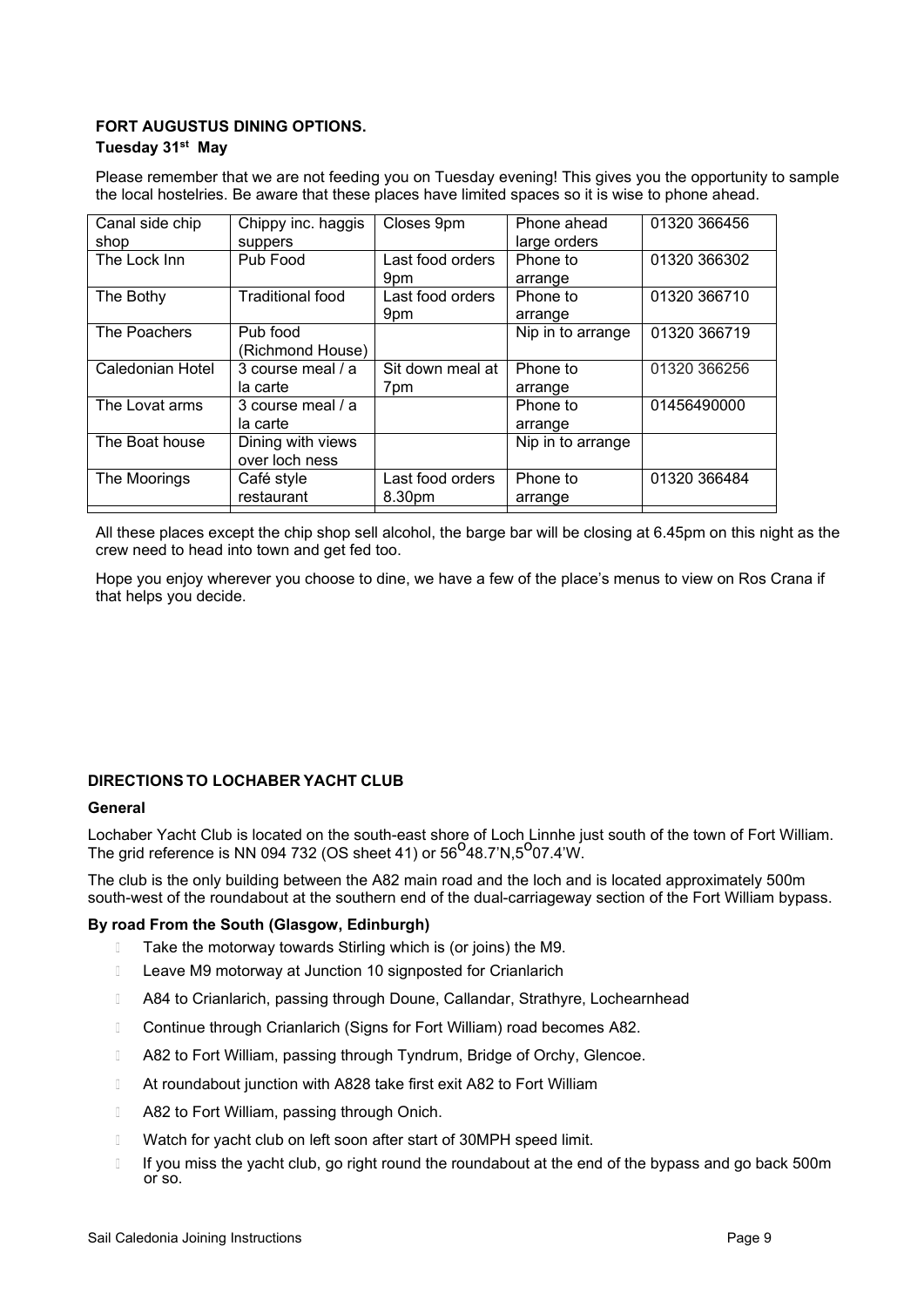# **By road from the North (Spean Bridge, Fort Augustus, Inverness, Wick, Thurso)**

- A9 south to Inverness, then follow signs to Fort William and pick up the A82 south.
- A82 to Fort William via Drumnadrocit, Invermoriston, Fort Augustus and Spean Bridge.
- At junction with A830 (lights) go straight on for 'Town Centre' and 'Crianlarich'.
- **Continue 2m to Fort William bypass, following any signs for A82 & Crianlarich.**
- Dual carriageway section along seafront.
- □ 3<sup>rd</sup> exit from roundabout (A82, Crianlarich).
- **T** Yacht club is 500m on Right.

# **DIRECTIONS TO CORPACH BASIN**

# **General**

Corpach is located on the north shore of Loch Linnhe west of Fort William. The grid reference is NN 097 767  $\frac{360}{100}$  sheet 41) or 56<sup>o</sup>50.5'N, 5<sup>o</sup>07.3'W.

The basin is just past the railway station near the shops at Corpach and is the south-western entrance to the Caledonian Canal from the sea.

# **By road from Lochaber Yacht Club & Fort William**

- **Turn Left out of yacht club towards town.**
- At the roundabout take the dual carriageway section along seafront (A82, Inverness).
- $\Box$  At the next roundabout take the 2<sup>nd</sup> exit (A82, Inverness).
- Continue past Belford Hospital and Lochaber Leisure Centre
- $\Box$  1 mile to mini roundabout, 1<sup>st</sup> exit (A82, Inverness).
- 1 mile to traffic lights. Go left (A830, Mallaig)
- 1 2 miles to Corpach, turn left just before shops (Railway Station, Corpach Basin.

# **DIRECTIONS TO THE RUGBY CLUB**

The rugby club is situated on the B8004. Postcode PH33 7LX. The turn off is just to the west of the canal bridge on the A830, signposted to Banavie and Gairlolchy. Go past the Moorings Hotel and you will see the clubhouse on the left.

# **DIRECTIONS TO DOCHGARROCH LOCK**

# **General**

Dochgarroch is located just off the A82 Fort William to Inverness road. just beyond Loch Ness and Loch Dochfour before the last canal reach into Inverness. The grid reference is NH 618 404 (OS sheet 26) or<br>57<sup>O</sup>26.2'N, 4<sup>O</sup>18.8'W.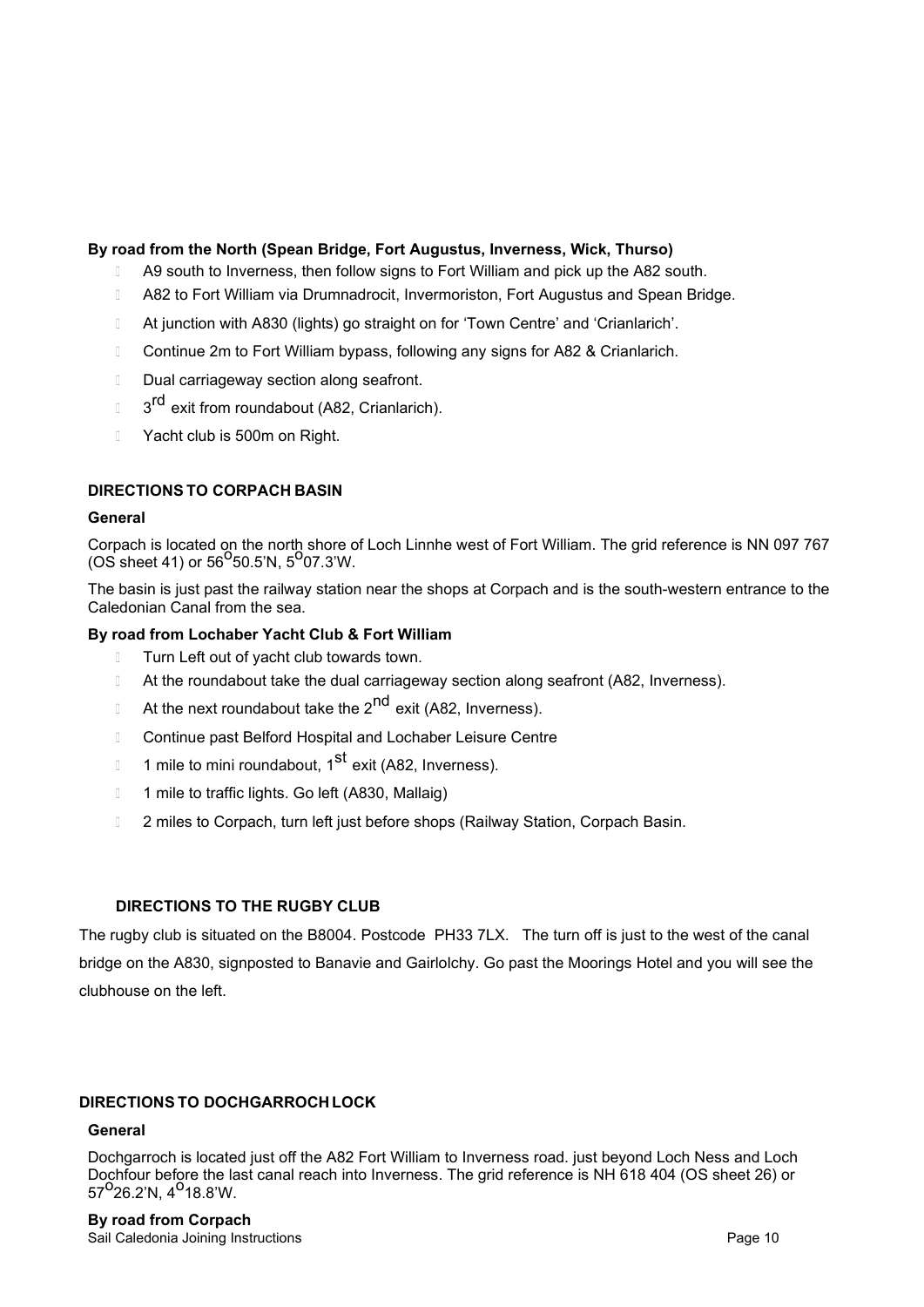- **Go out of Corpach basin up to A830 near Corpach shops.**
- **Turn right onto A830 and follow for 2 miles.**
- **EXTER 15 IN At Traffic lights and T junction with A82 turn left towards Inverness.**
- **Follow the A82 through Laggan, Fort Augustus, Invermoriston and Drumnadrochit for about 60 miles.**
- D Pass the end of Loch Ness and on to the end of Loch Dochfour on your right. Look for boat pontoon moorings and the start of the canal on your right.
- D At Dochgarroch look for Oakwood Antiques and turn right here towards the village hall and the lock. At the village hall turn left along the track and look for the car & trailer parking area by the canal. If in doubt ask the lock keeper.
- Be ready to depart on our transport back to Banavie at 1100hrs.

Directions - Dochgarroch to North Kessock.



### **General**

North Kessock slipway is located on the North shore of the Beauly Firth. Grid ref. NH 653 479 (OS sheet 26) or  $57^{\circ}30.2^{\prime}N$ ,  $4^{\circ}15.2^{\prime}W$ Postcode IV3 8JP

# **By road from Dochgarroch.**

- From Dochgarroch head towards Inverness on the A82.
- **After about 4 miles you cross the canal at** Tomnahurich Bridge and continue into town.
- **Look for Traffic Lights and a Left turn to stay on** the A82 towards the A9 and the North
- At a roundabout take the right turn exit staying on the A82 & the bridge over the river.
- At the next roundabout take the 3rd exit straight over on A82
- Next roundabout 1st Exit Left on A82
- Next Roundabout (nr Halfords) 2nd exit straight over on A82
- At roundabout take 1st exit left onto A9 north for 2 miles, over Kessock Bridge take the exit for North Kessock.
- Follow the signs and look for the big slipway near the hotel. Park nearby without obstructing the slipway.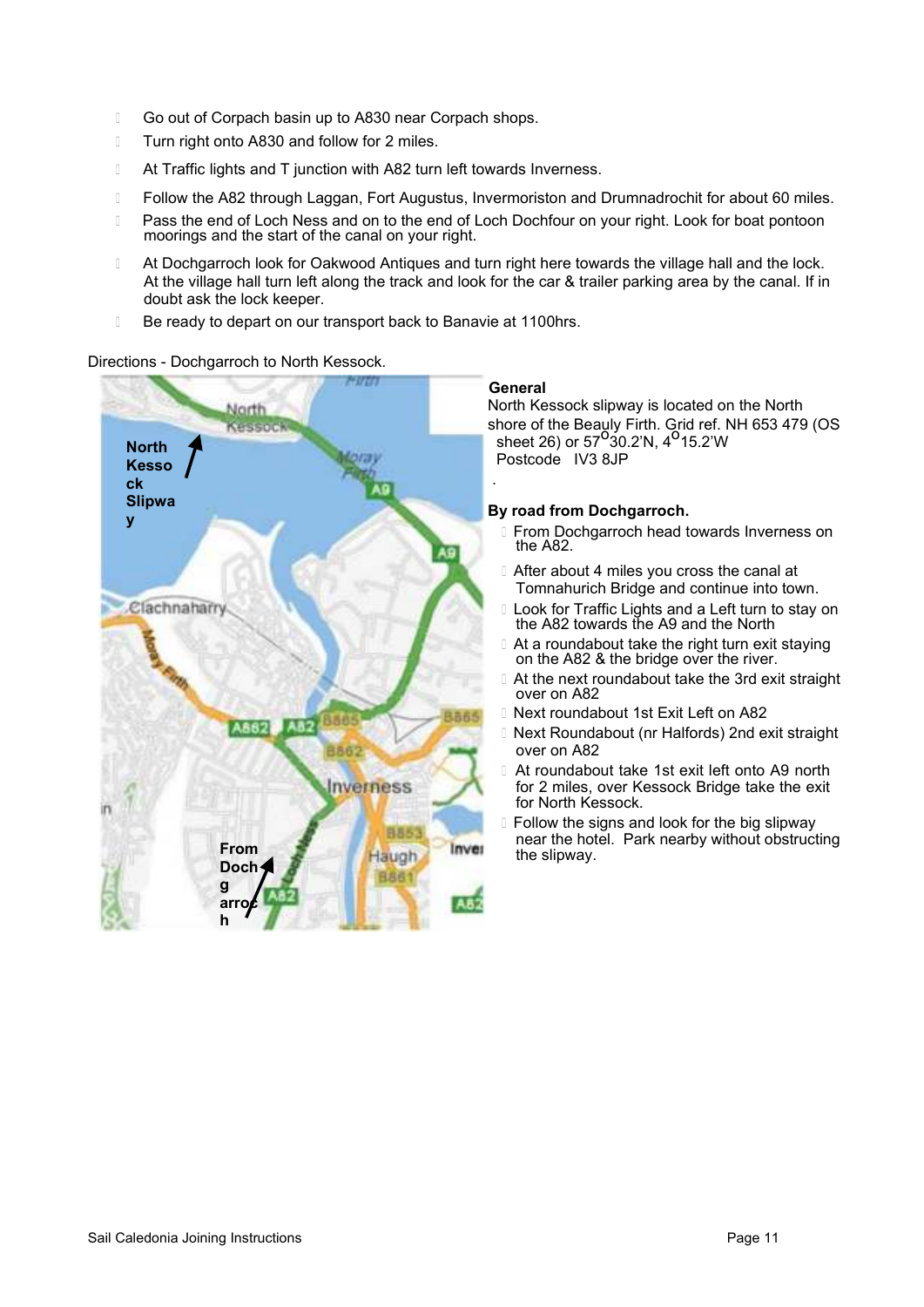# **SAIL CALEDONIA MANAGEMENT TEAM**

# **Martin Balcombe – Safety & General Manager – 07721 407 919**

Martin is owner of Fingal of Caledonia and Ros Crana and has, since 1996, been running cruises with outdoor activities in the Great Glen. He was involved in all 3 Great Glen Raids and has been on the management team of all the previous Sail Caledonia events since the first one in 2003. He has lost count of how many times he might have been through the Great Glen by barge, sailboat & canoe. Martin's experience includes: Head of Sailing for Outward Bound Scotland, including directing 'Viking Wayfarer' expeditions of 28' open cutters (14 days west coast sailing with wild camping ashore!); Skipper of Lorne Leader, an 80' gaff ketch on holiday charter in the Hebrides and Manager of The Manor House activity holiday centre near Padstow, Cornwall. His RYA qualifications include Yachtmaster Instructor, Dinghy Senior Instructor, Powerboat Instructor, Sea Survival Instructor and VHF radio Instructor. He holds other outdoor qualifications from the Scottish Canoe Association and Scottish Mountain Leader Training Board. He is the author of The Outward Bound Sailing Handbook. Martin has played in and around boats since a tender age and owns Spylgarn, a 16' ketch. She now works for a living on Ros Crana but started life firing Martin's passion for open boat cruising by sail & oar in Cornwall and around the Hebrides.

# **John Macpherson – Race Officer - 07977 851 423**

John was involved in the 2002 Great Glen Raid and his motor cruiser 'Lochnagar' has become a familiar site as the committee boat for all of the Sail Caledonia events. He describes his most embarrassing moment as being towed away from Foyers in 2005 but no Sail Caledonia would be complete without him bouncing around in 'Lochnagar' on at least one windy finish line! Lochnagar comes equipped with new engine and onboard computer for printing out those all important race results. John also takes many event photos and his excellent albums can be found from a link on our website.

# **Ishbel Eunson – Secretary and Data Protection.**

Ishbel graduated from Edinburgh university in 2012, and is currently working in the Shetland Isles. She has regularly competed in Sail Caledonia since 2005. She is crew with her Dad on the lovely Auk and has won the Highlander Trophy more times than is healthy.

# **Mike Tatham – Treasurer.**

Mike has been involved with the sea since leaving school making his living in the merchant navy and the oil industry, but onlystarted sailing in 2009 when his friend built him a boat. He came on his first raid in 2011 and, despite capsizing twice (once without any sails up!) was hooked to such an extent that it has rapidly becoming an all consuming passion. He has now participated in the Clipper round the World Race and completed the full circumnavigation.

# **Norna Hall – Logistics – 07789 311 269**

Norna started sailing in one of the first ever Mirror dinghies Since then she has had many years of just "messing about" in boats big and small. She joined Sail Caledonia in 2007 as Pressgang and enjoyed it so much that she can't keep away. As Pressgang she has sailed with a number of very patient and forgiving skippers in some fantastic boats.

Her most embarrassing moment was capsizing her wee traditional Cornish Cove Boat in front of several thousand spectators at the Portsoy festival.

# **Dave Roberts- Logistics**

.

It wouldn't be Sail Caledonia without "Swampy" Dave at the helm of Ros Crana. Few folks are aware of all the work that he does quietly in the background, smoothing the way for the fleet as it makes it way down the canal. He is an independent skipper on the canal and when not on the barge he can be found taking tourists down the loch at stupid speeds in a fast rib, or at a more sedate pace on the Royal Scot. When the winter comes you will find him praying for snow as a member of the ski patrol at Nevis Range.